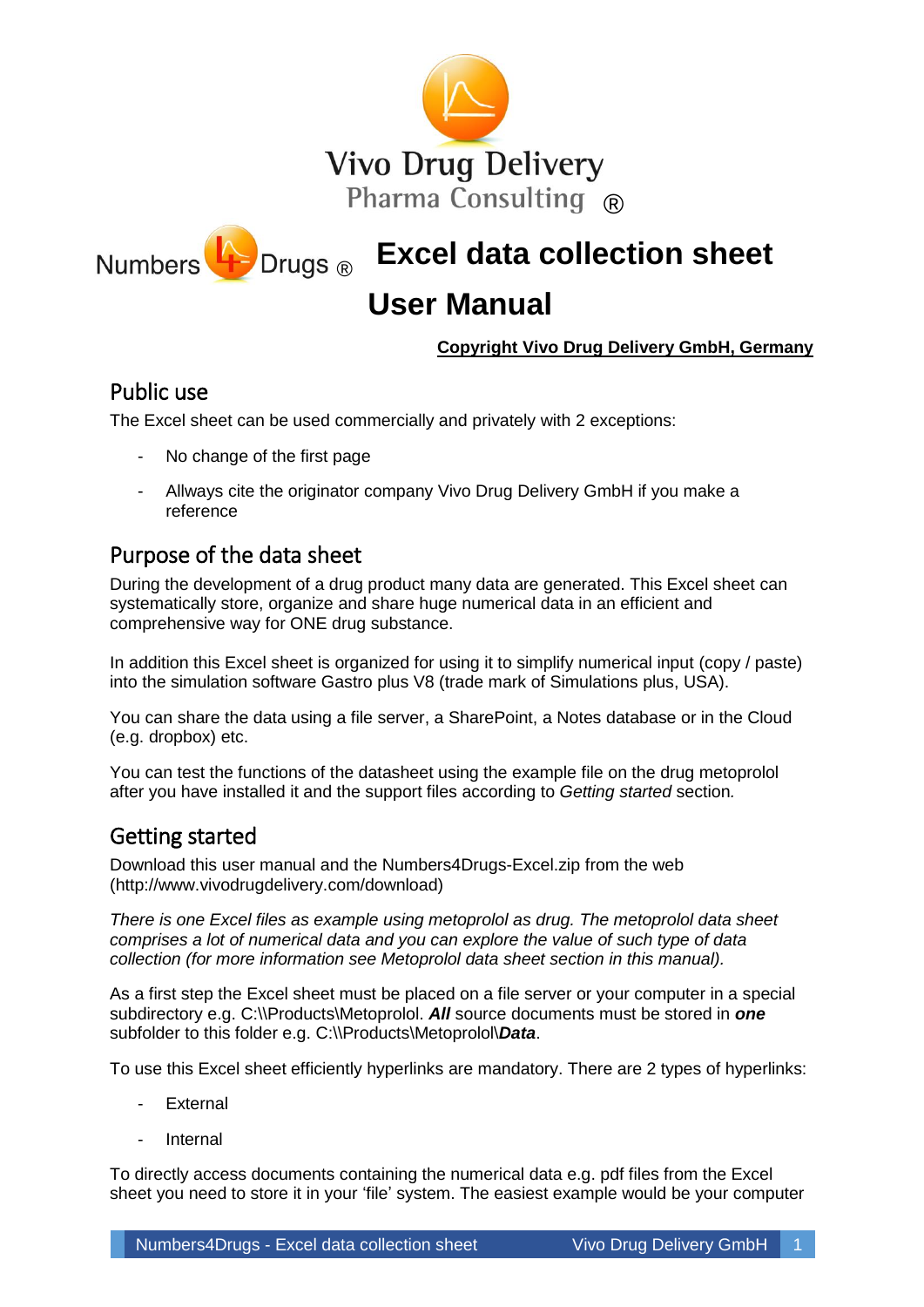

e.g. C:\\Products\Acetazolamide\data. In the Data subfolder *ALL* source documents must be stored *without* any subfolder!

| ■ Vivo-Drug-Delivery (\\NAS-VDD\Put ^ | $\overline{\phantom{a}}$<br>Name                                                            | Anderungsdatum                       | Typ                                       | Größe                       |
|---------------------------------------|---------------------------------------------------------------------------------------------|--------------------------------------|-------------------------------------------|-----------------------------|
| <b>AND MAIN PARTIES</b>               | Data                                                                                        | 30.07.2015 11:34                     | Dateiordner                               |                             |
| Acetazolamide<br>Data                 | 图 Acetazolamide-Gastro-plus-data-pool-V                                                     | 18.12.2015 20:29                     | Microsoft Excel W                         | 150 KB                      |
| Vivo-Drug-Delivery (\\NAS-VDD\Put ^   | Name                                                                                        | Änderungsdatum                       | Tvp                                       | Größe                       |
| Gastro-plus<br>Acetazolamide          | Yakatan et al-1978-Journal of Pharmace                                                      | 29.07.2015 14:34                     | Adobe Acrobat D                           | 567 KB                      |
| Data                                  | TX Straughn et al-1982-Biopharmaceutics<br><b>CONTRACTOR</b> CONTRACTOR COMPOSITION COMPANY | 29.07.2015 08:43<br>31.07.3015.15.16 | Adobe Acrobat D<br>Address Address Dr. D. | 410 KB<br>157 <sub>VD</sub> |

For a new drug product you need to store the path as a hyperlink to the scource documents subfolder only once on the following location in Excel on the overview tap e.g. [\\severpath\Acetazolamide\data\](file://///severpath/Acetazolamide/data/) (on a server) or C:\\products\Acetazolamide\data (on your PC, Laptop). Don't forget the slash at that end!

| Path :              |          | \\nas-vdd\public\vivo-drug-delivery\gastro-plus\Acetazolamide\data\ |             |                       |                     |              |    |    |            |         |                         |                |                |                         |                                                                                   |                                |                            |                                                 |  |
|---------------------|----------|---------------------------------------------------------------------|-------------|-----------------------|---------------------|--------------|----|----|------------|---------|-------------------------|----------------|----------------|-------------------------|-----------------------------------------------------------------------------------|--------------------------------|----------------------------|-------------------------------------------------|--|
|                     |          |                                                                     |             |                       |                     |              |    |    |            |         |                         |                |                |                         |                                                                                   |                                |                            |                                                 |  |
| Drug                | Species  | Study n°                                                            |             | <b>Adm eatme Food</b> | Dose                |              | DF |    |            | Release | DS salt/polymorph       |                | <b>Cp Mean</b> | <b>Cp</b><br>Individual | $\therefore$ PK mean $\left  \frac{\text{induvidual}}{\text{induvidual}} \right $ | PK                             | <b>Compound Physiology</b> | my Pharmaco- Dissolution G+ results<br>kinetics |  |
| Acetazolamide       |          |                                                                     |             |                       |                     |              |    |    |            |         |                         |                |                |                         |                                                                                   |                                |                            |                                                 |  |
|                     |          |                                                                     |             |                       |                     |              |    |    |            |         |                         |                |                |                         |                                                                                   |                                |                            |                                                 |  |
|                     |          |                                                                     |             |                       |                     |              |    |    |            |         |                         |                |                |                         |                                                                                   |                                |                            |                                                 |  |
| Acetazolamide Human |          | Straughn1982 po                                                     |             |                       |                     | 250 solution |    |    |            |         | Na/Batch A (Diamox, Led |                | x.             |                         |                                                                                   |                                |                            |                                                 |  |
| Acetazolamide       |          |                                                                     |             |                       | <b>Address 1989</b> | 250 tablet   |    | x. | - IB       |         | Base/Batch B (Diamox, L |                |                |                         |                                                                                   |                                |                            |                                                 |  |
| $\rightarrow$       | Overview | Mean Cp_PK                                                          | Indiv Cp_PK |                       | compound            | Dosage form  |    |    | Physiology |         | <b>Dissolution</b>      | G-plus-results |                | <b>IVIVC</b><br>Notes   |                                                                                   | <b>Hyperlinks instructions</b> | Conve $(F)$ : $\boxed{1}$  |                                                 |  |

Place the curser on cell B1 and click right mouse button and select hyperlink. The following window will appear:

|                                                  |                         | <b>Edit Hyperlink</b>                                                                | ÷.<br>$\mathbf{\times}$ |
|--------------------------------------------------|-------------------------|--------------------------------------------------------------------------------------|-------------------------|
| Link to:                                         |                         | Text to display: \\nas-vdd\public\vivo-drug-delivery\gastro-plus\Acetazolamide\data\ | ScreenTip               |
| $\bullet$<br><b>Existing File</b><br>or Web Page | Look in:<br>Current     | Acetazolamide<br>$\checkmark$<br>Data                                                | Bookmark                |
|                                                  | Folder                  | Acetazolamide-Gastro-plus-data-pool-V1.xlsx                                          |                         |
| Place in This<br>Document                        | <b>Browsed</b><br>Pages |                                                                                      |                         |
| Create New<br>Document                           | Recent<br><b>Files</b>  |                                                                                      |                         |
| لعج<br>E-mail                                    | Address:                | \\nas-vdd\public\vivo-drug-delivery\gastro-plus\Acetazolamide\data v                 | <b>Remove Link</b>      |
| Address                                          |                         | OK                                                                                   | Cancel                  |

Select Existing file… and click on the appropriate Data sbufolder to create the path in the address field.

Press OK – and it's done.

From now on all external hyperlinks – and you can have hundreds of them – are working because the cell B1 is assigned to the name PATH. This name is part of all external hyperlinks. The advantage is if you have to change the directory or server – no problem just fill in the new data path on cell B1 and all external hyperlinks in the Excel sheet will work again!!

### External hyperlink instruction

*If you want to hyperlink an information in Excel to a particular file stored on your computer or*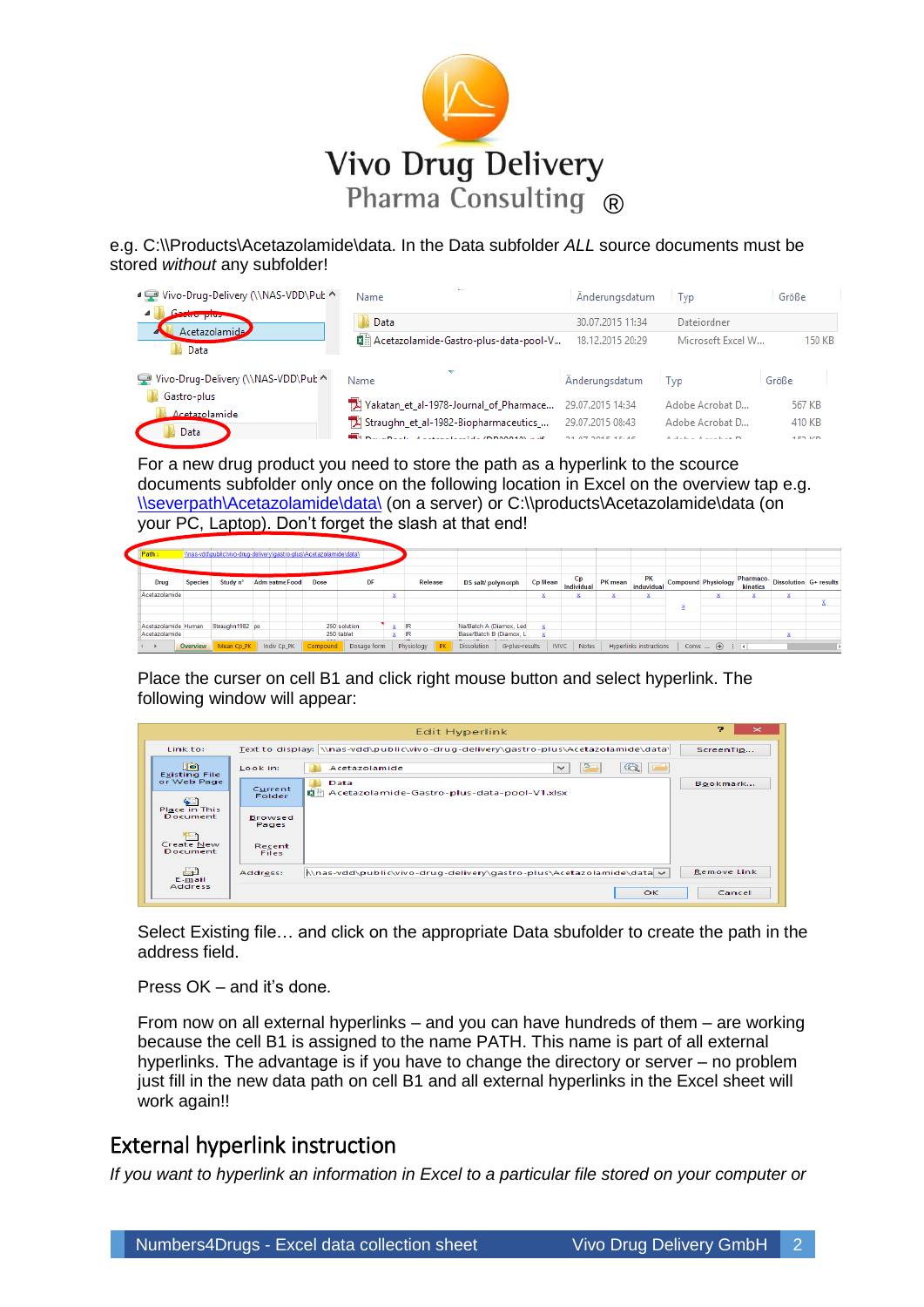

*company network, you need to create an external hyperlink.*

1. In the target cell (here R3), copy/paste this formula:

#### =HYPERLINK(Path&"Yakatan\_et\_al-1978-Journal\_of\_Pharmaceutical\_Sciencesacetazolamide-BAV.pdf"; "Yakatan1978")

where

"Yakatan\_et\_al-1978-Journal\_of\_Pharmaceutical\_Sciences-acetazolamide-BAV.pdf" is the the file name of the source document that is in the subdirectory DATA

and "Yakatan1978" is the description that should show up in the Excel sheet cell. In this case it is the paper that contains the human PK study data on acetazolamide.

| R <sub>3</sub>          |                                                        |             | $\mathbb{E} \mathbb{I}$ X<br>$\scriptstyle\rm w$ | $f_x$<br>$\checkmark$ | =HYPERLINK(Path&"Yakatan_et_al-1978-Journal_of_Pharmaceutical_Sciences-acetazolamide-BAV.pdf"; "Yakatan1978") |                 |   |   |   |                 |    |    |     |                 |  |  |
|-------------------------|--------------------------------------------------------|-------------|--------------------------------------------------|-----------------------|---------------------------------------------------------------------------------------------------------------|-----------------|---|---|---|-----------------|----|----|-----|-----------------|--|--|
|                         |                                                        |             |                                                  |                       |                                                                                                               |                 |   |   |   |                 |    |    |     |                 |  |  |
|                         | $\Lambda$                                              | $\mathbf Q$ | $\mathbb{R}$                                     | S.                    | U                                                                                                             | V               | W | X | Y | Z.              | AA | AB | AC. | <b>AD</b>       |  |  |
|                         | 1 Mean Cp/tir                                          |             |                                                  |                       |                                                                                                               |                 |   |   |   |                 |    |    |     |                 |  |  |
| $\overline{\mathbf{2}}$ |                                                        |             |                                                  |                       |                                                                                                               |                 |   |   |   |                 |    |    |     |                 |  |  |
|                         | 3 Doc 1                                                |             | Yakatan1978                                      |                       |                                                                                                               |                 |   |   |   |                 |    |    |     |                 |  |  |
|                         | 4 Doc 2                                                |             |                                                  |                       |                                                                                                               |                 |   |   |   |                 |    |    |     |                 |  |  |
|                         | 5 Doc 3                                                |             |                                                  |                       |                                                                                                               |                 |   |   |   |                 |    |    |     |                 |  |  |
|                         | 6 Doc 4                                                |             |                                                  |                       |                                                                                                               |                 |   |   |   |                 |    |    |     |                 |  |  |
|                         | $7$ Doc 5                                              |             |                                                  |                       |                                                                                                               |                 |   |   |   |                 |    |    |     |                 |  |  |
|                         | $\begin{array}{ c c }\n 8 & \text{Study}\n\end{array}$ |             |                                                  |                       |                                                                                                               |                 |   |   |   |                 |    |    |     |                 |  |  |
|                         |                                                        |             | Yakatan1978                                      |                       |                                                                                                               |                 |   |   |   |                 |    |    |     |                 |  |  |
|                         | 10 Data ref.                                           |             | <b>Tablet A</b>                                  |                       |                                                                                                               | <b>Tablet B</b> |   |   |   | <b>Tablet C</b> |    |    |     | <b>Tablet D</b> |  |  |

When clicking on the Yakatan1978 hyperlink the pdf file will open and you can check the original document that contain the data of the Excel sheet.

# Internal hyperlink instruction

On the overview sheet of the Excel file, there are hyperlinks (represented by  $X$ ) to open directly a particular study in different sheets of the same Excel file e.g Mean CP, Indiv. CP, Compound,...

|                                       |                       |                 | 图日うてき回回部のマ                                                          |              |                 |                                                                         |              |             |                            |                                                                                                                | Acetazolamide-Gastro-plus-data-pool-V1.xlsx - Excel                                                                                                                  |                  |             |                       |                                      |                                                      |               |                   |                       |                        |               |  |
|---------------------------------------|-----------------------|-----------------|---------------------------------------------------------------------|--------------|-----------------|-------------------------------------------------------------------------|--------------|-------------|----------------------------|----------------------------------------------------------------------------------------------------------------|----------------------------------------------------------------------------------------------------------------------------------------------------------------------|------------------|-------------|-----------------------|--------------------------------------|------------------------------------------------------|---------------|-------------------|-----------------------|------------------------|---------------|--|
| <b>FILE</b>                           | HOME                  | INSERT          | PAGE LAYOUT                                                         |              | <b>FORMULAS</b> | DATA                                                                    | REVIEW       | VIEW        |                            | ADD-INS                                                                                                        |                                                                                                                                                                      |                  |             |                       |                                      |                                                      |               |                   |                       |                        | Dieter Becker |  |
| $\mathfrak{f}x$<br>Insert<br>Function |                       | Used ~          | AutoSum Recently Financial Logical<br>Function Library              | Text         |                 | ∥θ<br>Date & Lookup & Math &<br>* Time * Reference * Triq * Functions * | m<br>More    |             | $\curvearrowright$<br>Name | E Define Name -<br><sup>C</sup> f. Use in Formula *<br>Manager I Create from Selection<br><b>Defined Names</b> | 第 Trace Precedents   % Show Formulas<br>off Trace Dependents VII Error Checking<br>$\mathbb{K}_{\mathbb{K}}$ Remove Arrows $\mathbb{K}(\mathbb{K})$ Evaluate Formula | Formula Auditing |             |                       | E<br>류<br>Watch<br>Window<br>Options | Calculation <b>EP</b> Calculate Sheet<br>Calculation | Calculate Now |                   |                       |                        |               |  |
|                                       |                       |                 |                                                                     |              |                 |                                                                         |              |             |                            |                                                                                                                |                                                                                                                                                                      |                  |             |                       |                                      |                                                      |               |                   |                       |                        |               |  |
| A1                                    |                       |                 | $\times$<br>$\tau$ :                                                | $\checkmark$ |                 | =Overview!                                                              |              |             |                            |                                                                                                                |                                                                                                                                                                      |                  |             |                       |                                      |                                                      |               |                   |                       |                        |               |  |
|                                       | $\overline{A}$        | B               | C.                                                                  | D.           | Е               | G                                                                       | н            |             |                            |                                                                                                                | K                                                                                                                                                                    |                  |             |                       | N.                                   | $\circ$                                              |               |                   | $\mathsf{R}$          | s.                     |               |  |
| 1 Path:                               |                       |                 | Vinas-vdd/public/vivo-drug-delivery/gastro-plus/Acetazolamide/data/ |              |                 |                                                                         |              |             |                            |                                                                                                                |                                                                                                                                                                      |                  |             |                       |                                      |                                                      |               |                   |                       |                        |               |  |
| $\overline{2}$<br>$\overline{3}$      |                       |                 |                                                                     |              |                 |                                                                         |              |             |                            |                                                                                                                |                                                                                                                                                                      |                  |             |                       |                                      |                                                      |               |                   |                       |                        |               |  |
|                                       | Drug                  | <b>Species</b>  | Study n°                                                            |              | Adm satme Food  | <b>Dose</b>                                                             |              | DF          |                            | Release                                                                                                        | DS salt/ polymorph                                                                                                                                                   | CK.              | ean         | Individual            | PK mean                              | PK<br>induvidual                                     |               | Compund Physicogy | Pharmaco-<br>kinetics | Dissolution G+ results |               |  |
|                                       | 5 Acetazolamide       |                 |                                                                     |              |                 |                                                                         |              |             | x                          |                                                                                                                |                                                                                                                                                                      |                  | x           | ×                     | x                                    | x                                                    |               |                   |                       |                        |               |  |
|                                       |                       |                 |                                                                     |              |                 |                                                                         |              |             |                            |                                                                                                                |                                                                                                                                                                      |                  |             |                       |                                      |                                                      |               |                   |                       |                        |               |  |
|                                       |                       |                 |                                                                     |              |                 |                                                                         |              |             |                            |                                                                                                                |                                                                                                                                                                      |                  |             |                       |                                      |                                                      |               |                   |                       |                        |               |  |
|                                       | 9 Acetazolamide Human |                 | Straughn1982 po                                                     |              |                 |                                                                         | 250 solution |             |                            | IR                                                                                                             | Na/Batch A (Diamox, Led                                                                                                                                              |                  | $\mathbf x$ |                       |                                      |                                                      |               |                   |                       |                        |               |  |
|                                       | 10 Acetazolamide      |                 |                                                                     |              |                 |                                                                         | 250 tablet   |             |                            | <b>IR</b>                                                                                                      | Base/Batch B (Diamox, L)                                                                                                                                             |                  |             |                       |                                      |                                                      |               |                   |                       | ×                      |               |  |
|                                       |                       | <b>Overview</b> | Mean Cp PK                                                          |              | Indiv Cp PK     | Compound                                                                |              | Dosage form |                            | Physiology                                                                                                     | G-plus-results<br><b>Dissolution</b>                                                                                                                                 |                  |             | <b>IVIVC</b><br>Notes |                                      | <b>Hyperlinks instructions</b>                       |               | Conve $(+)$       | <b>BERTH</b>          |                        | $\rightarrow$ |  |

Before you can create a hyperlink you have to define a name for the place you want to jump directly.

1. Go to Mean Cp tap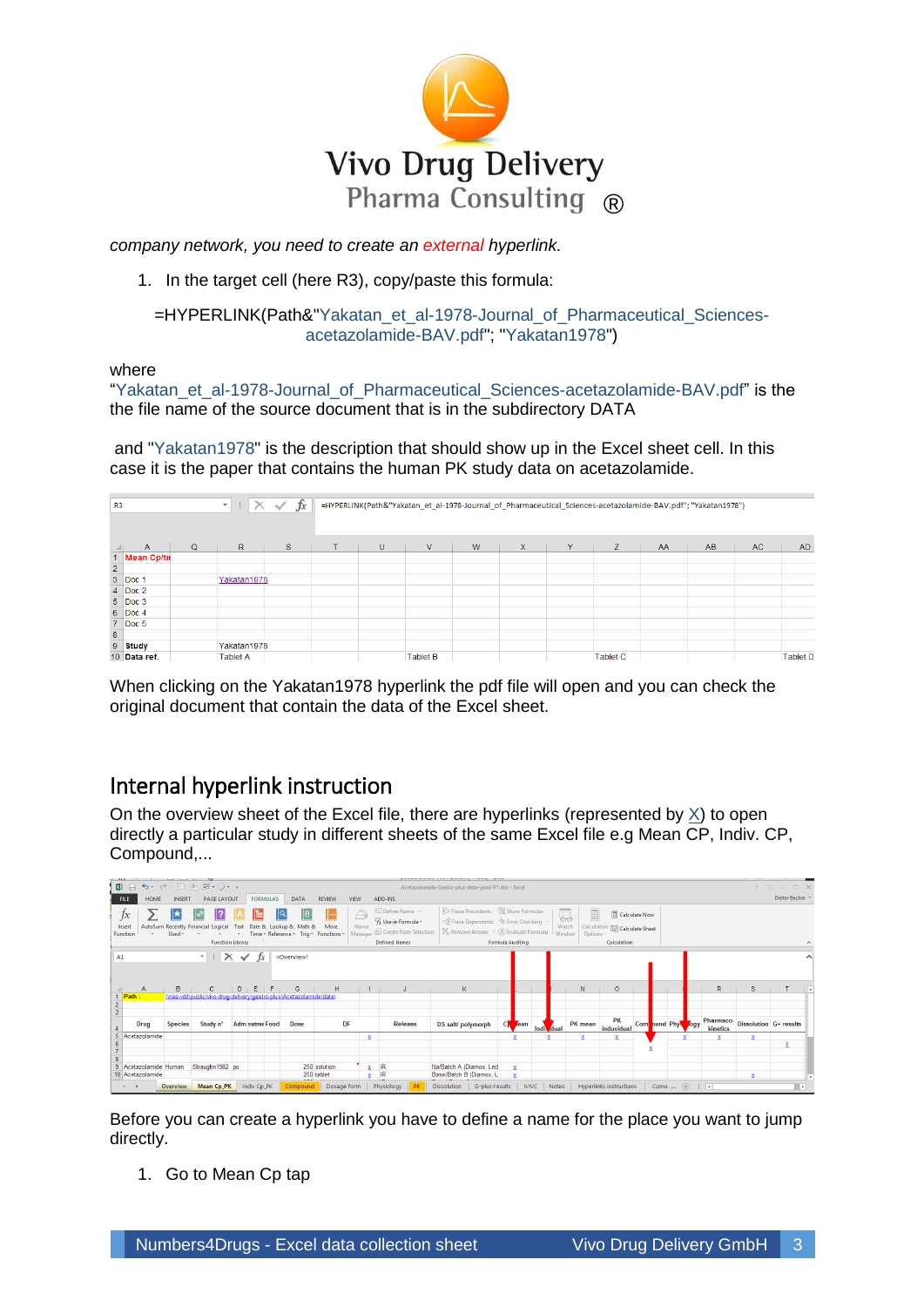

- 2. Mark cell R10
- 3. Formulas
- 4. Define Name
- 5. Fill in the Name field: Mean\_Cp\_Yakantan1978\_tab\_A (only underscore allowed as special character)
- 6. OK (Name is created)
- 7. Go to overview tap
- 8. Mark cell L14 and insert character X
- 9. Click right mouse button and select hyperlink
- 10. Select : Mean\_Cp\_Yakantan1978\_tab\_A
- 11. Click OK done

|                | <b>XII 日</b><br><b>FILE</b><br><b>HOME</b> | ち - ♂ - 国 画<br><b>INSERT</b>                 |         | 田・野・ =<br>PAGE LAYOUT                                         | <b>FORMULAS</b> | DATA                        | <b>REVIEW</b>                                      | <b>VIEW</b>                     | ADD-INS                                                                                                                                 |   |
|----------------|--------------------------------------------|----------------------------------------------|---------|---------------------------------------------------------------|-----------------|-----------------------------|----------------------------------------------------|---------------------------------|-----------------------------------------------------------------------------------------------------------------------------------------|---|
|                | $f_{x}$<br>Insert<br>Function              | AutoSum Recently Financial Logical<br>Used - |         | $\sim$<br>$\overline{\phantom{a}}$<br><b>Function Library</b> |                 | Text Date & Lookup & Math & | θ<br>More<br>Time v Reference v Trig v Functions v | $\widehat{\rightarrow}$<br>Name | <sup>■</sup> Define Name *<br>$\mathcal{F}_x$ Use in Formula $\mathcal{F}_x$<br>Manager & Create from Selection<br><b>Defined Names</b> |   |
|                | Cp_Yakatan1978_tab_A                       |                                              | ÷<br>v. |                                                               | $f_x$           | <b>Tablet A</b>             |                                                    |                                 |                                                                                                                                         |   |
| ⊿              | $\mathsf{A}$                               | $\mathbb{R}$                                 | S       |                                                               | т               | $\cup$                      | $\mathsf{V}$                                       | <b>W</b>                        | $\mathsf{X}$                                                                                                                            | Y |
| 1              | <b>Mean Cp/tir</b>                         |                                              |         |                                                               |                 |                             |                                                    |                                 |                                                                                                                                         |   |
| $\overline{2}$ |                                            |                                              |         |                                                               |                 |                             |                                                    |                                 |                                                                                                                                         |   |
| 3              | Doc 1                                      | Yakatan1978                                  |         |                                                               |                 |                             |                                                    |                                 |                                                                                                                                         |   |
| $\overline{4}$ | Doc <sub>2</sub>                           |                                              |         |                                                               |                 |                             |                                                    |                                 |                                                                                                                                         |   |
| 5              | Doc 3                                      |                                              |         |                                                               |                 |                             |                                                    |                                 |                                                                                                                                         |   |
| 6              | Doc 4                                      |                                              |         |                                                               |                 |                             |                                                    |                                 |                                                                                                                                         |   |
| 7              | Doc <sub>5</sub>                           |                                              |         |                                                               |                 | <b>New Name</b>             | $\overline{P}$                                     | $\mathsf{x}$                    |                                                                                                                                         |   |
| 8              |                                            |                                              |         |                                                               |                 |                             |                                                    |                                 |                                                                                                                                         |   |
| 9 <sup>°</sup> | <b>Study</b>                               | Yakatan1978                                  |         | Name:                                                         |                 | Cp_Yakatan1978_tab_A        |                                                    |                                 |                                                                                                                                         |   |
|                | 10 Data ref.                               | <b>Tablet A</b>                              |         | Scope:                                                        | Workbook        |                             | v                                                  |                                 |                                                                                                                                         |   |
|                | 11 Species                                 | human                                        |         | Comment:                                                      |                 |                             |                                                    | $\mathcal{O}_2$                 |                                                                                                                                         |   |
|                | 12 Gender<br>Pre-                          | male                                         |         |                                                               |                 |                             |                                                    |                                 |                                                                                                                                         |   |
|                | 13 treatment                               |                                              |         |                                                               |                 |                             |                                                    |                                 |                                                                                                                                         |   |
|                | 14 Food                                    | fasted                                       |         |                                                               |                 |                             |                                                    |                                 |                                                                                                                                         |   |
|                | 15 Dose                                    | 250                                          |         |                                                               |                 |                             |                                                    |                                 |                                                                                                                                         |   |
|                | Route                                      |                                              |         | Refers to:                                                    |                 | ="Mean Cp_PK"!\$R\$10       |                                                    | 嶐                               |                                                                                                                                         |   |
|                | 16 Admin.                                  | po                                           |         |                                                               |                 | <b>OK</b>                   | Cancel                                             |                                 |                                                                                                                                         |   |
|                | 17 Admin.                                  |                                              |         |                                                               |                 |                             |                                                    |                                 |                                                                                                                                         |   |
|                | 18 Release                                 | IR.                                          |         |                                                               |                 |                             | IR.                                                |                                 |                                                                                                                                         |   |
|                | $19$ DF                                    | Tablet                                       |         |                                                               |                 |                             | Tablet                                             |                                 |                                                                                                                                         |   |
|                | 20 Water mL                                | 240,00                                       |         |                                                               |                 |                             | 240,00                                             |                                 |                                                                                                                                         |   |
| 21             | Day                                        |                                              |         |                                                               |                 |                             |                                                    |                                 |                                                                                                                                         |   |
|                | 22 Drug salt                               | free hase                                    |         |                                                               |                 |                             | free hase                                          |                                 |                                                                                                                                         |   |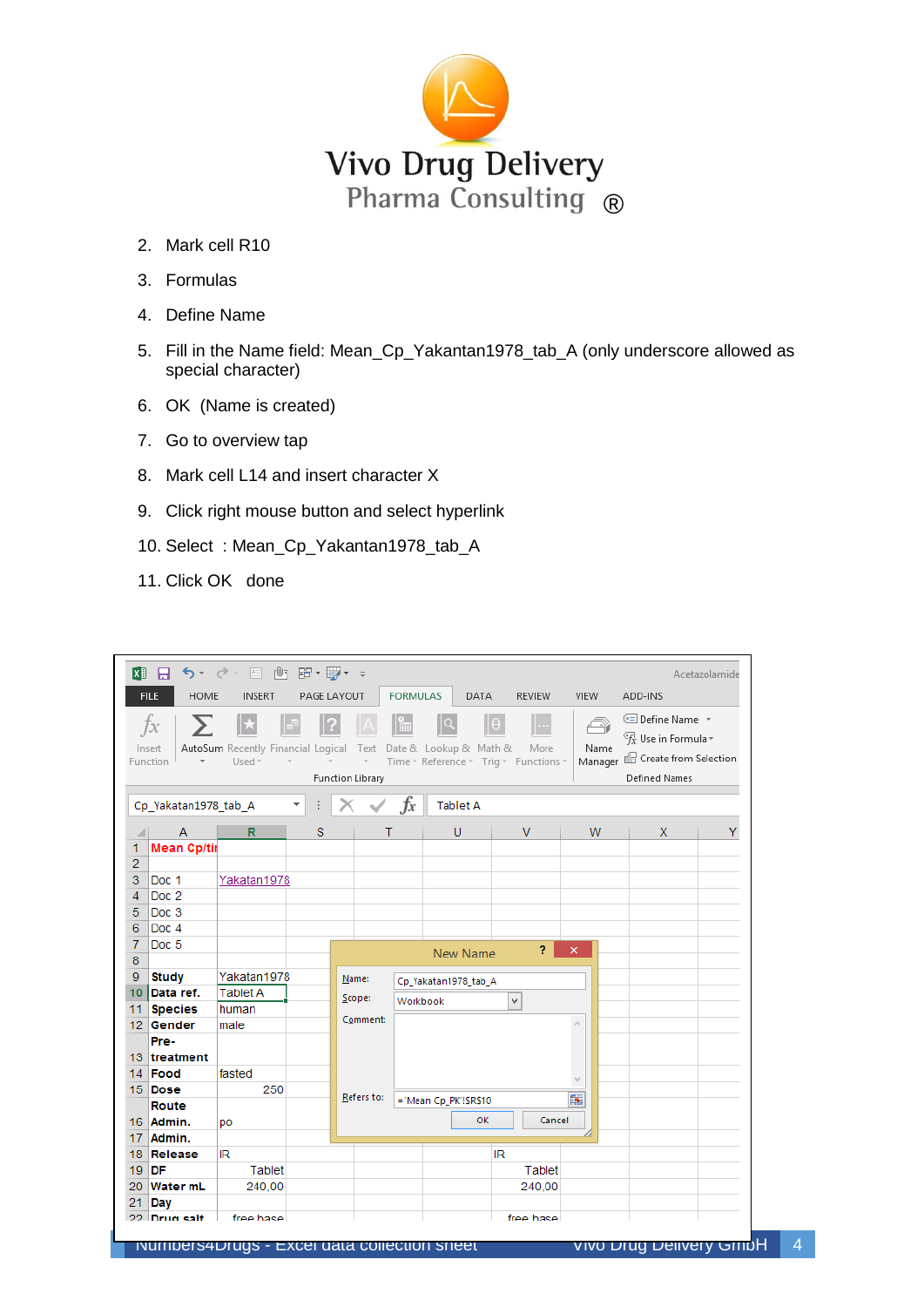

| <b>区</b>        | $\sim$ $\sim$ $\sim$<br>н        | $A =$          | ா®ு<br>雷・闘・ 。                                                                           |           |                       |                 |                                                                             |               |                         |                                                                                                                                                                                                    | Acetazolamide-Gastro-plus-data-pool-V1.xlsx - Excel                                                                                                           |                  |      |
|-----------------|----------------------------------|----------------|-----------------------------------------------------------------------------------------|-----------|-----------------------|-----------------|-----------------------------------------------------------------------------|---------------|-------------------------|----------------------------------------------------------------------------------------------------------------------------------------------------------------------------------------------------|---------------------------------------------------------------------------------------------------------------------------------------------------------------|------------------|------|
|                 | <b>HOME</b><br><b>FILE</b>       | <b>INSERT</b>  | PAGE LAYOUT                                                                             |           |                       | <b>FORMULAS</b> | DATA                                                                        | <b>REVIEW</b> | <b>VIEW</b>             | ADD-INS                                                                                                                                                                                            |                                                                                                                                                               |                  |      |
|                 | ĴХ<br>Insert<br>Function<br>Path | Used -         | AutoSum Recently Financial Logical<br><b>Function Library</b><br>$\overline{\mathbf v}$ | Text      | È<br>Ťх               |                 | lQ<br>lθ<br>Date & Lookup & Math &<br>Time * Reference * Trig * Functions * | More          | ⚠<br>Name<br>Manager    | <b>El Define Name</b> *<br>$\frac{C_{\text{fV}}}{T}$ Use in Formula $\tau$<br>Create from Selection<br><b>Defined Names</b><br>\\nas-vdd\public\vivo-drug-delivery\gastro-plus\Acetazolamide\data\ | Fig. Trace Precedents [54] Show Formulas<br><sup>o</sup> Trace Dependents <b>Y</b> Error Checking<br>$\mathbb{K}$ Remove Arrows $\mathbb{K}$ Evaluate Formuli | Formula Auditing |      |
|                 | $\overline{A}$                   | в              | с                                                                                       | D         | F                     |                 | G                                                                           | H             |                         | J                                                                                                                                                                                                  | K                                                                                                                                                             |                  |      |
| 1               | Path:                            |                | \\nas-vdd\public\vivo-drug-delivery\gastro-plus\Acetazolamide\data\                     |           |                       |                 |                                                                             |               |                         |                                                                                                                                                                                                    |                                                                                                                                                               |                  |      |
| $\frac{2}{3}$   |                                  |                |                                                                                         |           |                       |                 |                                                                             |               |                         |                                                                                                                                                                                                    |                                                                                                                                                               |                  |      |
|                 |                                  |                |                                                                                         |           |                       |                 |                                                                             |               |                         |                                                                                                                                                                                                    |                                                                                                                                                               |                  |      |
| 4               | Drug                             | <b>Species</b> | Study n°                                                                                |           | <b>Adm eatme Food</b> |                 | Dose                                                                        | <b>DF</b>     |                         | <b>Release</b>                                                                                                                                                                                     | DS salt/ polymorph                                                                                                                                            | <b>Cp Mean</b>   | Indi |
| 5               | Acetazolamide                    |                |                                                                                         |           |                       |                 |                                                                             |               | x                       |                                                                                                                                                                                                    |                                                                                                                                                               | ×                |      |
| $6\phantom{1}6$ |                                  |                |                                                                                         |           |                       |                 |                                                                             |               |                         |                                                                                                                                                                                                    |                                                                                                                                                               |                  |      |
| $\overline{7}$  |                                  |                |                                                                                         |           |                       |                 |                                                                             |               |                         |                                                                                                                                                                                                    |                                                                                                                                                               |                  |      |
| $\overline{8}$  |                                  |                |                                                                                         |           |                       |                 |                                                                             |               |                         |                                                                                                                                                                                                    |                                                                                                                                                               |                  |      |
| 9               | Acetazolamide Human              |                | Straughn1982 po                                                                         |           |                       |                 |                                                                             | 250 solution  | $\overline{\mathbf{x}}$ | IR.                                                                                                                                                                                                | Na/Batch A (Diamox, Led                                                                                                                                       | X                |      |
| 10              | Acetazolamide                    |                |                                                                                         |           |                       |                 |                                                                             | 250 tablet    | $\mathbf{x}$            | ΙR                                                                                                                                                                                                 | Base/Batch B (Diamox, L                                                                                                                                       | x                |      |
| 11              |                                  |                |                                                                                         |           |                       |                 |                                                                             | 250 tablet    | x                       | ΙR                                                                                                                                                                                                 | Base/ Batch C (Warner L)                                                                                                                                      | X                |      |
| 12              |                                  |                |                                                                                         |           |                       |                 |                                                                             | 250 tablet    | x                       | ΙR                                                                                                                                                                                                 | Base/ Batch D (Diamox,                                                                                                                                        | x                |      |
| 13              |                                  |                |                                                                                         |           |                       |                 |                                                                             |               |                         |                                                                                                                                                                                                    |                                                                                                                                                               |                  |      |
| 14              | Acetazolamide Human              |                | Yakatan 1978                                                                            | <b>po</b> | A                     |                 |                                                                             | 250 tablet    | x                       | ΙR                                                                                                                                                                                                 | Base/Diamox                                                                                                                                                   | x                |      |
| 15              |                                  |                |                                                                                         |           | в<br>Ċ                |                 |                                                                             | 250 tablet    | x                       | ΙR<br><b>IR</b>                                                                                                                                                                                    | Base/Diamox                                                                                                                                                   |                  |      |
| 16<br>17        |                                  |                |                                                                                         |           | D                     |                 |                                                                             | 250 tablet    | x                       |                                                                                                                                                                                                    | Base/Diamox<br>Base/Diamox                                                                                                                                    | X                |      |
| 18              |                                  |                |                                                                                         |           | F                     |                 |                                                                             | 250 tablet    | $\mathbf{x}$            | ΙR                                                                                                                                                                                                 | Base/Diamox                                                                                                                                                   | ×                |      |
| 19              |                                  |                |                                                                                         |           |                       |                 |                                                                             | 250 tablet    | x                       | ΙR                                                                                                                                                                                                 |                                                                                                                                                               | x                |      |

|                                           | <b>Edit Hyperlink</b>               | 2<br>×      |
|-------------------------------------------|-------------------------------------|-------------|
| Link to:                                  | Text to display:  x                 | ScreenTip   |
| Ø.<br><b>Existing File</b><br>or Web Page | Type the cell reference:<br>A1      |             |
|                                           | Or select a place in this document: |             |
|                                           | : "Converter Pm-to-Peff"<br>́       |             |
| Place in This                             | □ Defined Names                     |             |
| Document                                  | Cp Yakatan1978 tab A                |             |
|                                           | Cp_Yakatan1978_tab_B                |             |
|                                           | Cp_Yakatan1978_tab_C                |             |
| <b>Create New</b><br>Document             | - Cp Yakatan1978 tab D              |             |
|                                           | Cp_Yakatan1978_tab_E                |             |
|                                           | DF Straughn1982 sol                 | Remove Link |
| E-mail                                    | v<br>DF_Straughn1982_tab1           |             |
| Address                                   | OK                                  | Cancel      |
|                                           |                                     |             |

# The taps in the Excel sheet:

| $- \cdot$<br>- -<br>… | -<br> |
|-----------------------|-------|
|-----------------------|-------|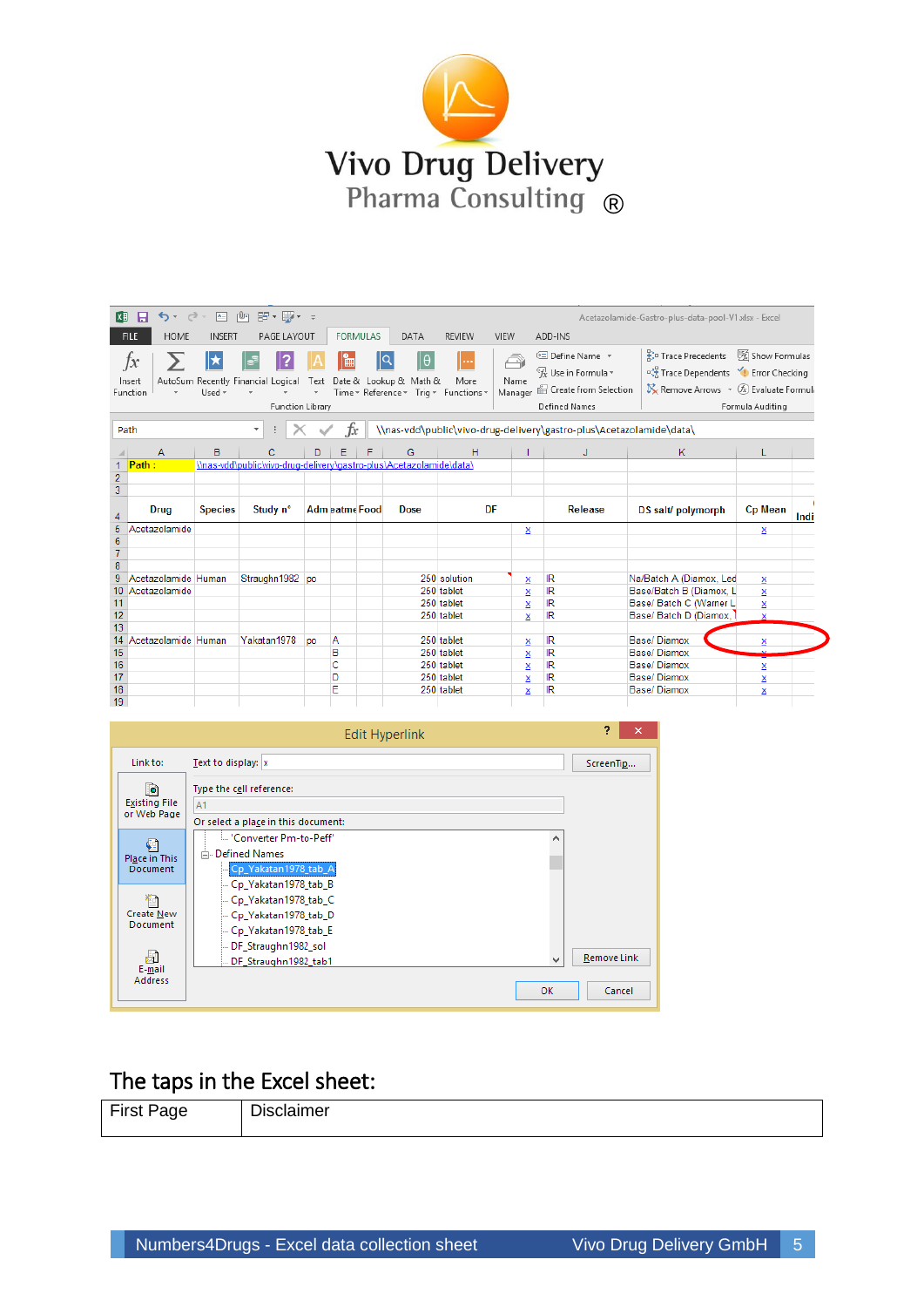

| Overview           | A list of study arms hyperlinked (X) to the mean Cp, Ind. Cp, dosage form<br>used in study arm, dissolution of dosage form and properites of the drug<br>(compound, PK) and physiology |
|--------------------|----------------------------------------------------------------------------------------------------------------------------------------------------------------------------------------|
| Mean Cp_PK         | Mean plasma drug concentration – time profile                                                                                                                                          |
| Ind Cp_PK          | Individual plasma drug concentration – time profile (for one or more<br>subjects)                                                                                                      |
| Dosage form        | Dosage form used in the study arm and its properties like drug substance<br>particle size, composition,                                                                                |
| Compound           | Properties of the drug substance like solubilities, Log P, pKa, Papp,                                                                                                                  |
| Physiology         | for simulation software to store which physiological model has been used                                                                                                               |
| <b>PK</b>          | Pharmacokinetic properties of the drug substance like first pass,<br>clearance, Fa, metabolic enzymes, transporters,                                                                   |
| <b>Dissolution</b> | Dissolution data of the drug product used in the study arm                                                                                                                             |
| G-plus-results     | If Gastro plus is used the results of the simulation can be stored                                                                                                                     |
| <b>Notes</b>       | For comments                                                                                                                                                                           |
| User manual        | Hyperlink to user manual                                                                                                                                                               |
| #4Drugs            |                                                                                                                                                                                        |
| Ref                | List of references to all data stored in the sheet                                                                                                                                     |

# Metoprolol data sheet

This data sheet comprises of 35 scientific articles. An overview on animal and human trials using several dosageforms and investigating food effect, transpoerts, metabolism and the lke is given in the following table and on tab #4Drugs in the file. The referenes to articles in the data sheet using an abbreviation like Söderlind2015. At the end of the tab list you find the abbreviation and the full citation and open access articles are marked.

| Adm. | <b>Dosage</b>        | <b>Release</b>  | Gut     | <b>Physiology</b>              | <b>Human</b>                   | <b>Dose</b>     | Dog               | <b>Dose</b> | Rat            | Dose | Dissol.        | Dose | <b>Enzym</b> | Dose ma | <b>Transporter</b> | Dose | <b>Individual Cp</b> Dose |    | Food          | Dose |
|------|----------------------|-----------------|---------|--------------------------------|--------------------------------|-----------------|-------------------|-------------|----------------|------|----------------|------|--------------|---------|--------------------|------|---------------------------|----|---------------|------|
|      | Form                 |                 | seament |                                |                                | ma              |                   | mg          |                | mg   |                | ma   | metab.       |         |                    | ma   |                           | mg |               | mg   |
| iv.  | Solution             | IR              |         |                                | Regardh1980                    |                 | 10 Borg1975       |             | 6.75 Ni2006    |      |                |      |              |         |                    |      |                           |    |               |      |
| po   | Solution             | IR.             | all     |                                | Söderlind2015                  |                 | 50 Borg1975       |             | 27 Ni2006      |      | Söderlind2015  |      |              |         | Dudley2000         |      | Söderlind2015             |    |               |      |
|      |                      |                 |         |                                | Regardh1974                    |                 |                   |             |                |      |                |      |              |         |                    |      |                           |    |               |      |
|      |                      |                 | jejunum |                                | Nyberg2007                     | 25              |                   |             |                |      |                |      |              |         |                    |      |                           |    |               |      |
|      |                      |                 | illeum  |                                | Nyberg2007                     | 25              |                   |             |                |      |                |      |              |         |                    |      |                           |    |               |      |
|      |                      |                 | colon   |                                | Nyberg2007                     |                 | 25 Kerkhof2014    |             | 35 Masaoka2006 |      |                |      |              |         |                    |      |                           |    |               |      |
|      |                      |                 | all     | fast metabolizer               | Eddington 1998                 | 50 <sup>1</sup> |                   |             |                |      | Eddington 1998 |      |              |         |                    |      |                           |    |               |      |
| DO.  | <b>Suspension IR</b> |                 | all     |                                |                                |                 |                   |             | Masoka2006     |      |                |      |              |         |                    |      |                           |    |               |      |
| po   | Tablet               | IR.             | all     |                                | Grainger1985                   |                 | 100 Löbenberg2005 |             | Masaoka2006    |      |                |      |              |         |                    |      |                           |    |               |      |
|      |                      | IR              | all     |                                | Al-Saidon2004                  | 100             |                   |             |                |      | Al-Saidon2004  |      |              |         |                    |      |                           |    |               |      |
|      | OROS                 | <b>MR</b>       | all     |                                | Grainger1985                   | 19/285          |                   |             | N/A            |      |                |      | Stout2013    |         |                    |      | Söderlind2015             |    |               |      |
|      |                      |                 |         |                                | Lecaillon1985                  | 19/190          |                   |             |                |      |                |      |              |         |                    |      |                           |    | Lecaillon1985 |      |
|      | Tablet               | <b>MR</b>       | all     |                                | Sandberg1988                   |                 | 200 Albin 1993    |             | <b>200 N/A</b> |      | Albin 1993     |      |              |         |                    |      | Albin 1993                |    |               |      |
|      |                      | <b>MR</b>       | all     |                                |                                |                 | Löbenberg2005     | 100         |                |      |                |      |              |         |                    |      |                           |    |               |      |
|      | <b>Tablet</b>        | <b>MR</b> fast  | all     | fast metabolizer Eddington1998 |                                | 100             |                   |             | <b>N/A</b>     |      | Eddington 1998 |      |              |         |                    |      |                           |    |               |      |
|      |                      | MR med.         | all     |                                | fast metabolizer Eddington1998 | 100             |                   |             |                |      | Eddington 1998 |      |              |         |                    |      |                           |    |               |      |
|      |                      | <b>MR</b> slow  | all     |                                | fast metabolizer Eddington1998 | 100             |                   |             |                |      | Eddinaton1998  |      |              |         |                    |      |                           |    |               |      |
|      | Capsule              | <b>MR</b> pulse | all     |                                |                                |                 | Löbenberg2005     |             | <b>100 N/A</b> |      |                |      |              |         |                    |      |                           |    |               |      |
|      |                      | IR (pure DS)    | all     |                                |                                |                 | Löbenberg2005     | 100         |                |      |                |      |              |         |                    |      |                           |    |               |      |